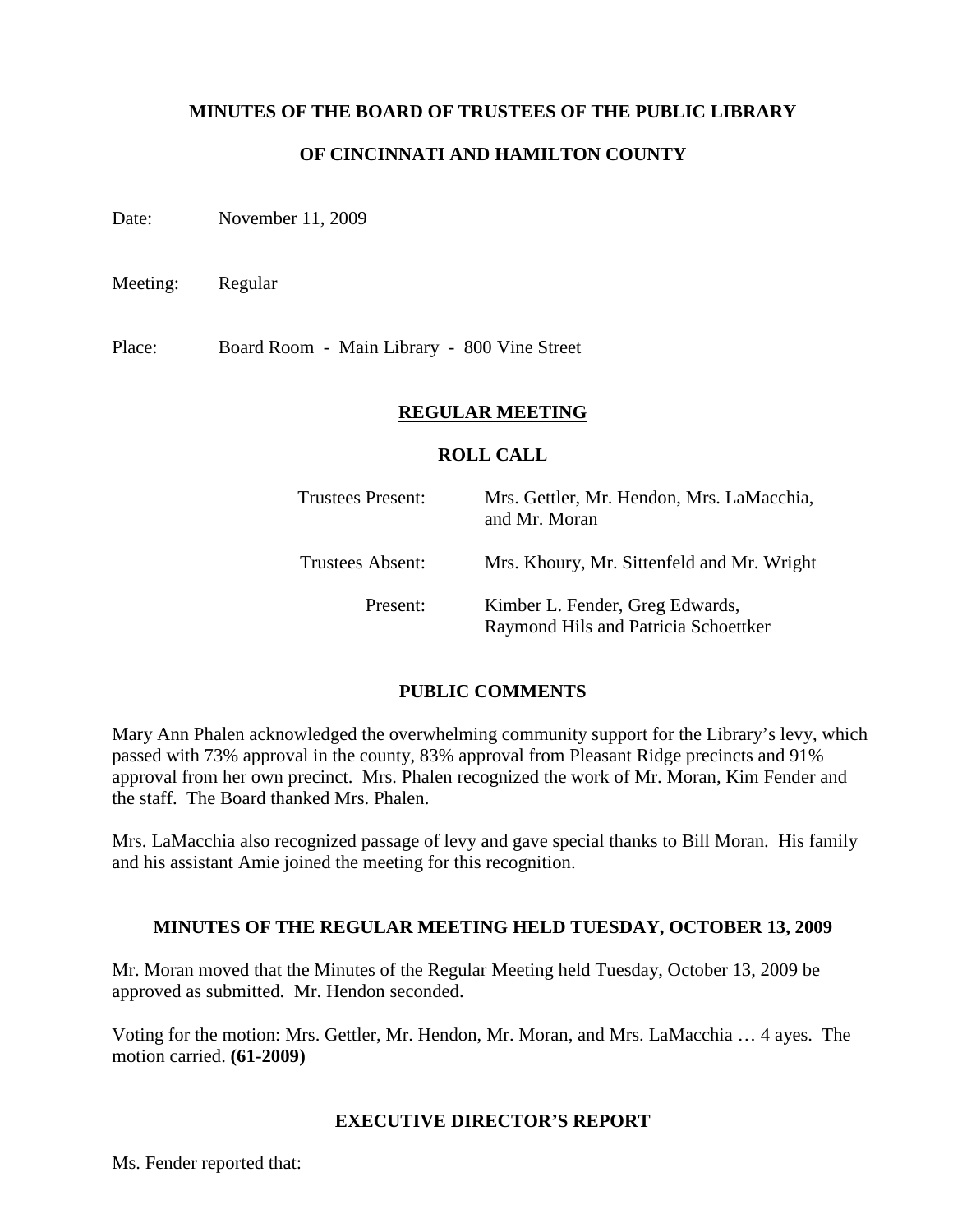#### Issue 7 Passage

• on November 3, Issue 7, the Library's property tax levy, received 73% approval by Hamilton County voters, winning in all but one of the County's nearly 700 precincts and in every Hamilton County city, village and township. This 1 mil levy will provide a projected \$20 million annually for the next five years.

She thanked everyone who helped to make the campaign a success and especially Bill Moran, who chaired the campaign to Save Our Public Library. His leadership and dedication were instrumental in achieving this unprecedented victory.

# Retiree Recognition

• ten retirees have been invited to attend the December meeting of the Board.

# Jason Buydos - OPLIN Executive Board

• Jason Buydos, Technical Services Director, has been appointed to serve on the Ohio Public Library Information Network Executive Board for a term that expires in June 2012.

# Gates Grant

• West End Branch was the first branch to receive new computer equipment and technology funded by the Bill and Melinda Gates Foundation Opportunity Online Hardware Grant. On October 20, seven new computers, a printer and print release station and a flat bed scanner were installed in the branch using a wireless network.

The grant award is \$161,850 this year plus \$97,500 in 2010. The successful model piloted at West End will be deployed to another 16 branches over the two years of the grant program:

| <b>BRANCH</b>        | <b>COMPUTERS</b> | Northside           |                |
|----------------------|------------------|---------------------|----------------|
| Avondale             | 16               | Norwood             |                |
| Clifton              | 9                | Pleasant Ridge      | ⇁              |
| Corryville           | 18               | Price Hill          | 12             |
| Covedale             |                  | St. Bernard         | $\overline{2}$ |
| Deer Park            |                  | <b>Walnut Hills</b> | 12             |
| <b>Elmwood Place</b> | 14               | West End            | 14             |
| <b>Forest Park</b>   |                  | Westwood            |                |
| Greenhills           | 3                | Wyoming             |                |

The branch locations and computer quantities were determined by the Gates Foundation, based on the percent of residents in poverty and the age of existing computer equipment. In addition to increasing the number of computers available at these locations, the grant improves the quality of computer access with additional software.

# Worch Memorial Library Proposal

• the Library's Processing Department submitted a proposal to Worch Memorial Public Library located in Versailles, Ohio, to repair materials in their collection. If accepted and successful, this contractual agreement could be a model for the Library to use in assisting other small libraries, while earning additional revenue for our Library.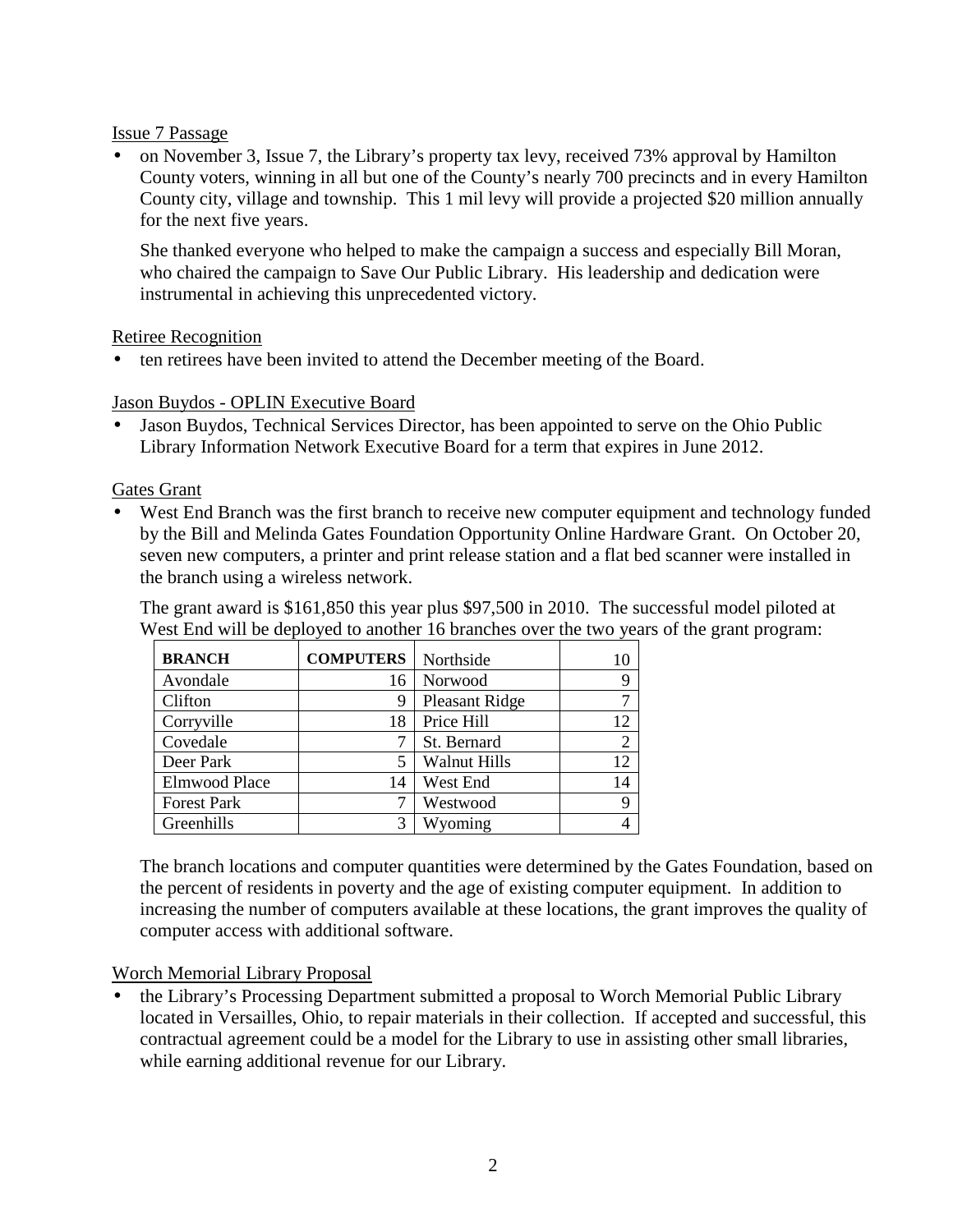### Meents Family Donation

• the Meents family again donated funds to provide a luncheon for Main Library Services staff – an annual tradition since 2006. As in past years, administrative staff donations and Friends of the Public Library funding will be added to the Meents gift to provide lunch for all staff throughout the system, including branches. She thanked Mrs. Meents for her thoughtful and generous gift.

### MVP Award

• Reference Librarian Carrie Dressman, Information & Reference Department at the Main Library, received an MVP award.

### Strategic Plan Update

• throughout the levy campaign, members of the community expressed opinions on our policies, facilities and collection. These issues can best be addressed through the development of a new Strategic Plan, incorporating input from all communities served by the Library. Although our staff can do much of the work, some assistance from planning professionals will be needed.

She requested that an Ad Hoc Planning Committee be formed to oversee the development of this plan. The Committee would consist of the three chairs of the Finance & Audit, Library Services & Administration and Facilities Committees. This process was used in the development of the 2004 plan and resulted in widespread community input and the achievement of many of the goals outlined in the plan.

Mr. Moran noted that a new Strategic Plan would be important for levy renewal in five years. Mrs. LaMacchia recommended the inclusion of a Community Advisory Committee. Mrs. Gettler noted the importance of publicizing the process and keeping it open.

#### United Way Campaign

• after many years of declining United Way contributions from Library staff, this year total contributions were up slightly, to just under \$14,000, and the number of contributors increased to 39. In the Community Shares campaign, held over the same period, 21 staff contributed just over \$2,500, a slight decrease from 2008. The Library Foundation's annual fund campaign was postponed this year.

#### League of Women Voter's Who and What of Elections

• although Cincinnati no longer houses a regional library for the blind and physically handicapped, the Library remains committed to serving our local residents with visual impairments. To address the concern of local residents, staff at the Ohio Library for the Blind and Physically Handicapped prepared audio versions of state and county election issues from the League of Women Voters Who and What of Elections guide, while our Library staff read the local issues. These were made available by tape and on the Library's website as an audio file.

Mr. Moran moved that the Executive Director's Report be approved as submitted, including the formation of an Ad Hoc Planning Committee. Mrs. Gettler seconded.

Voting for the motion: Mrs. Gettler, Mr. Hendon, Mr. Moran, and Mrs. LaMacchia … 4 ayes. The motion carried. **(62-2009)**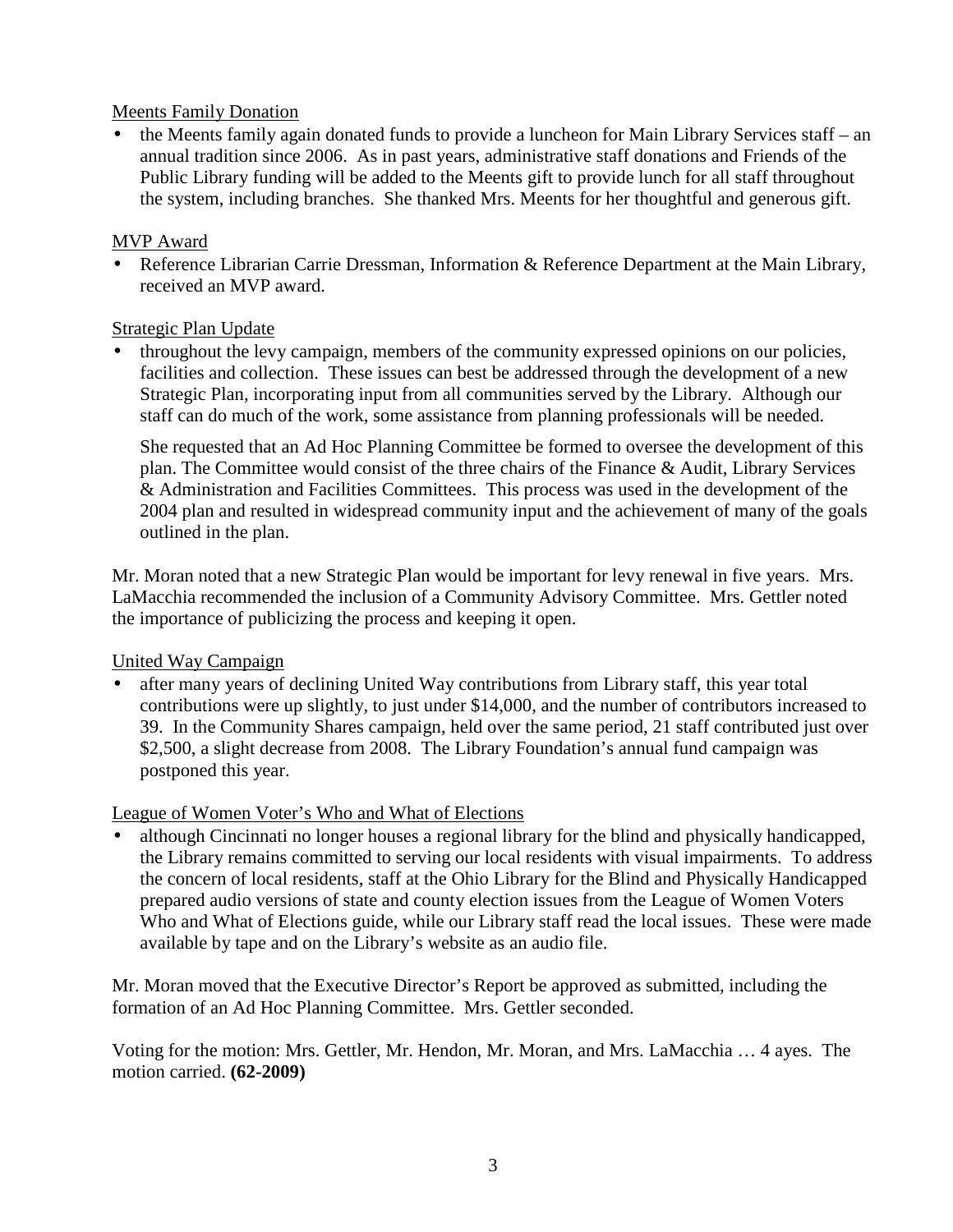# **LIBRARY SERVICES AND ADMINISTRATION COMMITTEE REPORTS**

# **LIBRARY SERVICES**

Mr. Hendon introduced Jennifer Korn, manager of TeenSpot.

#### Teen Services

Jennifer Korn spoke to the Board about Teen Read Week (October –24), an ALA sponsored event to highlight the importance of serving teens. Branches across our system hosted sci-fi and fantasy book clubs, created otherworldly crafts and invaded local schools, all following the theme of "Reading Beyond Reality". She reported that the "center" of teen activity for the Library is the Main Library's TeenSpot. Created as part of the ML/21 project, TeenSpot offers a wide variety of dynamic teen programs and services.

Mr. Edwards reported that:

### Playaway Pilot Project

• as a pilot project, the Library will begin offering a new audiobook format called Playaway. Playaways are portable, durable self-contained digital audiobooks that can be listened to using ear buds or by connecting the device to an MP3 jack in a car or home stereo. In a 90-day trial, about 100 titles will be available for circulation from five branches and the Main Library, providing an opportunity to gauge the interest and demand for the new format and selected titles.

The loan period (21 days), quantity limits (10) and fines structure (.20 per day) for a Playaway will be the same as other audiobook formats. The *Library Card and Circulation Policy* and *Table of Fines and Fees* will be updated to reflect these changes if the pilot is deemed successful and Playaways become part of our available formats. If the pilot is unsuccessful, the Playaways can be returned to the vendor at no cost to the Library.

#### Main Library Drive-up Window - Pick-Up Location for Holds

• customers may now select *Main Library's Drive-up Window* from the drop down menu of possible pick-up locations for holds and the item will be at that window without need to call ahead, nor park and enter the building.

# Cincinnati Museum Center - Tutoring Services at West End

• qualified staff from the Cincinnati Museum Center Center's Early Childhood Program will tutor school-age children who visit the West End Branch on Wednesdays afternoons. The branch will provide space in the public area for this new service and the Library will work with the Museum Center to develop an effective promotional campaign.

Programs and Exhibits of Note

- $\bullet$  the 100<sup>th</sup> anniversary of the Price Hill Branch will be celebrated with special events over Thanksgiving weekend. A volunteer and neighborhood teens are constructing a float and on November 26 will march in the annual Price Hill Thanksgiving Parade. On November 28, the branch will host a special program to celebrate the centennial.
- a new exhibit in the Cincinnati Room, *Rivalries, Championships and Legends: 100 Years of Cincinnati High School Football,* highlights our community's rich football heritage with memorabilia from the area schools. The exhibit runs October 24th through January 24.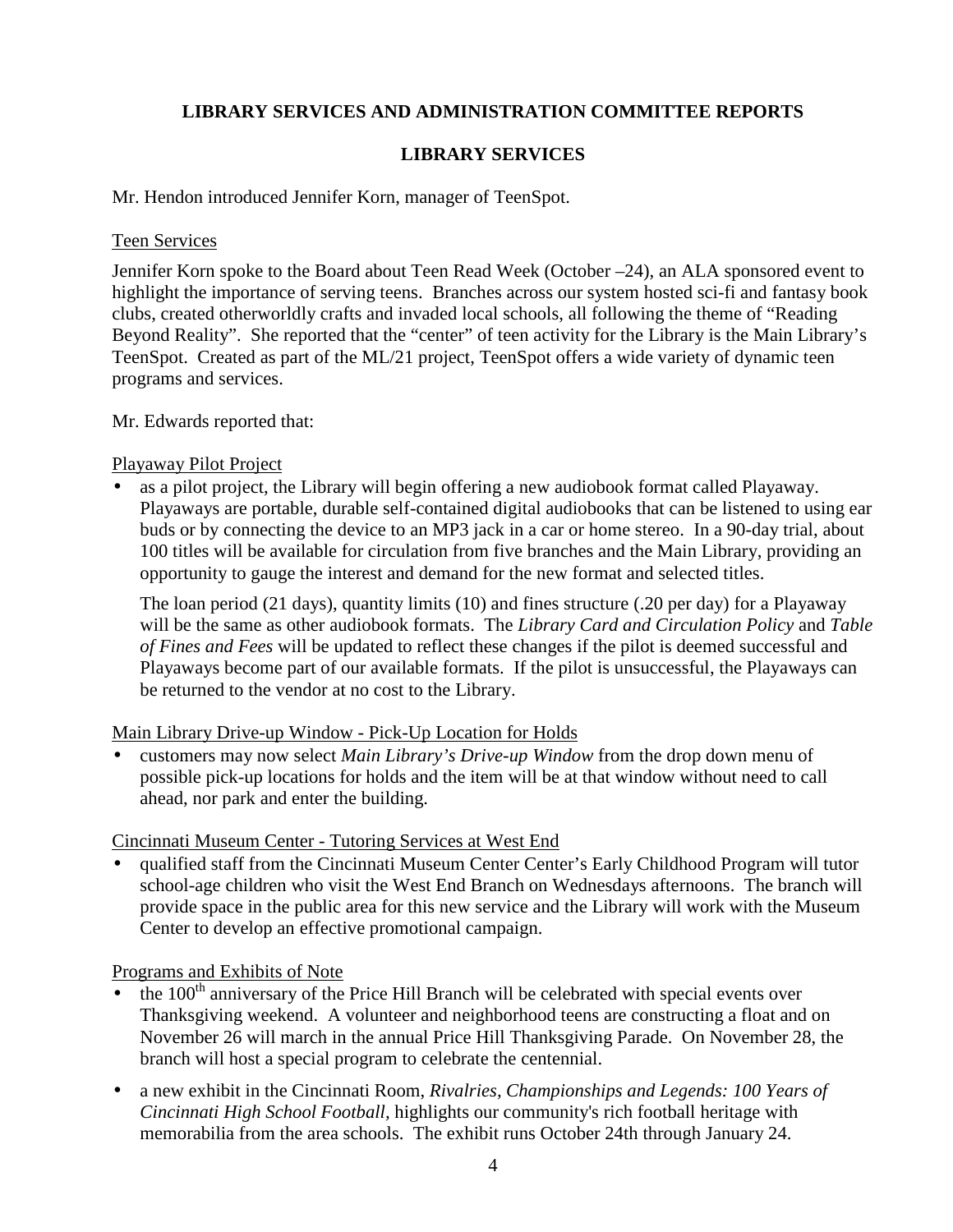#### Library Usage

- Circulation for October was up almost 3% over the same month last year. Year-to-date the Library has circulated 758,406 more items than last year at this time, of which 708,888 items are print materials. Some additional statistics of note:
	- Print circulation was up 6.2%
	- 165,335 holds were checked out in October
	- 256,245 active library cards (highest year-to-date)
	- *The Art of Racing in the Rain*, October's featured book of the month, was the top circulating adult book title with 728 circulations
	- Online Resource usage was up 21.2%
- the top circulating items and statistical reports for the month of October 2009 were submitted.

### **ADMINISTRATION**

#### Personnel Changes

Mr. Hendon recommended that the Board approve the following personnel changes effective through October 31, 2009:

| <b>ACTION</b>            | <b>AGENCY</b>                   | <b>POSITION TITLE</b>                    | FTE  | <b>EMPLOYEE NAME</b>   | <b>EFFECTIVE</b><br><b>DATE</b> |
|--------------------------|---------------------------------|------------------------------------------|------|------------------------|---------------------------------|
| Retirement               | <b>Materials Retrieval</b>      | Page                                     | 1.00 | Calhoun, Jeff          | 10/31/09                        |
| Retirement               | <b>Circulation Services</b>     | <b>Circulation Team</b><br>Leader - Days | 1.00 | Hendricks, Molly A.    | 10/31/09                        |
| Retirement               | <b>Circulation Services</b>     | LSA I                                    | 1.00 | Reynolds, Dorothea L.  | 10/30/09                        |
| Promotion                | Corryville                      | LSA I                                    | 0.50 | Beckemeyer, Holly M.   | 10/18/09                        |
| Promotion                | Westwood                        | <b>LSA II</b>                            | 1.00 | Brockmeyer, Michelle   | 10/18/09                        |
| Promotion                | Genealogy & Local History       | LSA II                                   | 0.50 | Davenport, Julia C.    | 10/04/09                        |
| Promotion                | <b>Green Township</b>           | LSA I                                    | 0.50 | Davidson, Janet K.     | 10/18/09                        |
| Promotion                | Mariemont                       | <b>LSAII</b>                             | 1.00 | Haverland, Amanda M.   | 10/04/09                        |
| Promotion                | Price Hill                      | LSA I                                    | 0.60 | Uhlenbrock, Christine  | 10/04/09                        |
| Promotion                | Information & Reference         | <b>LSAII</b>                             | 0.50 | Vorobok, Adam D.       | 10/18/09                        |
|                          | Appointment Green Township      | <b>Student Shelver</b>                   | 0.30 | Alford, Emily M.       | 10/18/09                        |
| Appointment Sharonville  |                                 | <b>Student Shelver</b>                   | 0.30 | Barton, Meredith L.    | 10/04/09                        |
| Appointment Westwood     |                                 | <b>Student Shelver</b>                   | 0.35 | Dole, Sarah A.         | 10/04/09                        |
|                          | Appointment Monfort Heights     | LSA I                                    | 0.50 | Doxsey, Curtis L.      | 10/18/09                        |
| Appointment Anderson     |                                 | <b>Student Shelver</b>                   | 0.30 | Drott, Andrea J.       | 10/18/09                        |
| Appointment Westwood     |                                 | <b>Student Shelver</b>                   | 0.35 | Fluegeman, Mariele     | 10/04/09                        |
| Appointment Oakley       |                                 | <b>Student Shelver</b>                   | 0.30 | Griffin, Taryn L.      | 10/04/09                        |
|                          | Appointment Green Township      | <b>Student Shelver</b>                   | 0.30 | Kahny, Carli J.        | 10/18/09                        |
|                          | Appointment Miami Township      | LSA I                                    | 0.50 | Kerley, Patricia M.    | 10/04/09                        |
| Appointment TechCenter   |                                 | <b>LSA II</b>                            | 0.50 | Kosta, Kateri L.       | 10/18/09                        |
| Appointment Blue Ash     |                                 | <b>Student Shelver</b>                   | 0.25 | Kuderer, Emily M.      | 10/18/09                        |
| Appointment Loveland     |                                 | <b>Student Shelver</b>                   | 0.25 | Mayo, Cynthia J.       | 10/04/09                        |
|                          | Appointment North Central       | <b>Student Shelver</b>                   | 0.30 | Netherly, Ellen        | 10/04/09                        |
|                          | Appointment Materials Retrieval | Page                                     | 0.50 | Osborn, Jodi L.        | 10/04/09                        |
| Appointment Sharonville  |                                 | <b>Student Shelver</b>                   | 0.30 | Palcic, Jacob T.       | 10/04/09                        |
| Appointment Walnut Hills |                                 | LSA I                                    | 0.50 | Shannon III, Lester B. | 10/18/09                        |
| Appointment Oakley       |                                 | LSA I                                    | 0.50 | Simeonova, Marieta A.  | 10/18/09                        |
|                          | Appointment Monfort Heights     | <b>Student Shelver</b>                   | 0.25 | Starkey, Zachary       | 10/04/09                        |
| Appointment Blue Ash     |                                 | <b>Student Shelver</b>                   | 0.25 | Thomas, Stacy C.       | 10/18/09                        |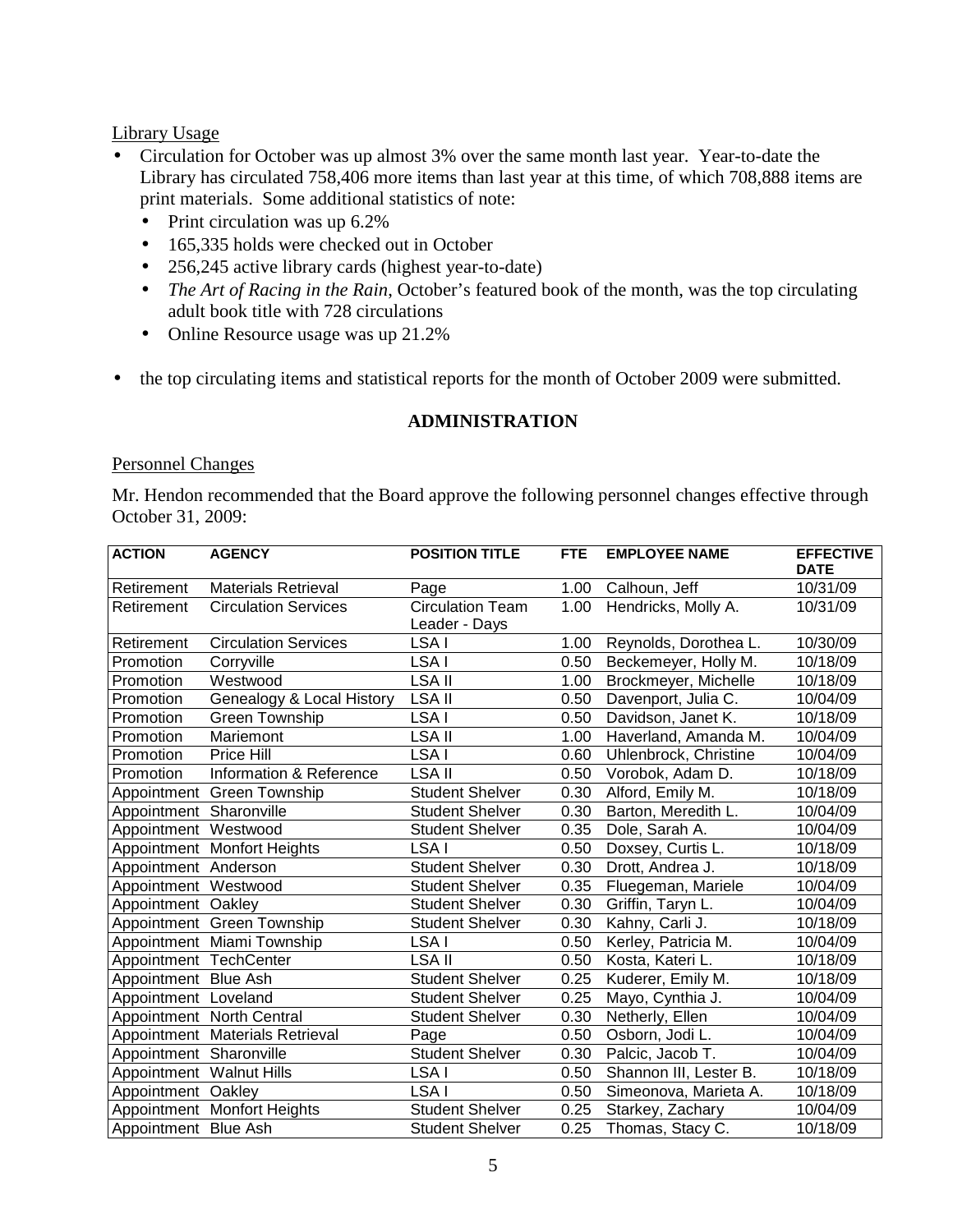| <b>ACTION</b>           | <b>AGENCY</b>            | <b>POSITION TITLE</b>  | <b>FTF</b> | <b>EMPLOYEE NAME</b>   | <b>EFFECTIVE</b><br><b>DATE</b> |
|-------------------------|--------------------------|------------------------|------------|------------------------|---------------------------------|
| Appointment Groesbeck   |                          | <b>Student Shelver</b> | 0.30       | Tonnis, Rachel E.      | 10/04/09                        |
| Appointment Mt. Healthy |                          | LSA I                  | 0.50       | Wood, Kathleen M.      | 10/18/09                        |
| Change                  | Anderson                 | LSA I                  | 1.00       | Burdette, Marlietta K. | 10/04/09                        |
| Departure               | <b>Outreach Services</b> | Shelver                | 0.50       | Turner-Bodenstein, Amy | 10/16/09                        |
| Departure               | Mt. Healthy              | LSA I                  | 0.50       | Wagers, Angela F.      | 10/06/09                        |
| Departure               | College Hill             | LSA I                  | 0.50       | Jost. Laura J.         | 10/12/09                        |

Mr. Hendon also reported that:

### Decertification Petition

• as previously reported, a Decertification Petition was filed on September 4 by Jane M. Rosenfeld, Reference Librarian at the Anderson Branch. On September 11, SERB determined that the Petition appeared supported by an adequate showing of interest and the Union was given until September 25 to file Objections to the Petition. As of October 29, no objections were filed. The Library has been advised that the election will not be scheduled until after the expiration date of the current Collective Bargaining Agreement on December 31, 2009. Given the uncertain continuing nature of the Union's representation rights and until the question of the Union's certification has been resolved, on October 20 the Library filed an Order staying obligation to engage in Collective Bargaining with the Union.

### Unfair Labor Practice Charge

based on that motion to stay negotiations, on November 3 the Union filed an unfair labor practice charge. This charge has been referred to Robert S Brown, who will respond to the SERB Board.

Mr. Moran asked that the Library Services and Administration Committee make a recommendation regarding charging a library card fee for non-Hamilton County residents. Mrs. Gettler supported this request.

Mr. Hendon moved that the Board approve the Library Services and Administration Committee report as submitted, including personnel changes. Mr. Moran seconded.

Voting for the motion: Mrs. Gettler, Mr. Hendon, Mr. Moran, and Mrs. LaMacchia … 4 ayes. The motion carried. **(63-2009)**

# **FISCAL OFFICER'S REPORT**

Ms. Schoettker reported that:

Agreement with Hamilton County Board of Commissioners

• the Hamilton County Office of Budget and Strategic Initiatives has informed us that recipients of county property tax revenue must enter into a written agreement with the Board of County Commissioners. One element of that agreement is a requirement to pay audit and treasurer fees of 1.5% of levy proceeds – or about \$300,000 annually on our 1 mill levy. This is in addition to payment of about \$200,000 for election costs. An opinion has been requested from the Hamilton County Prosecuting Attorney regarding the Library's obligations in this matter.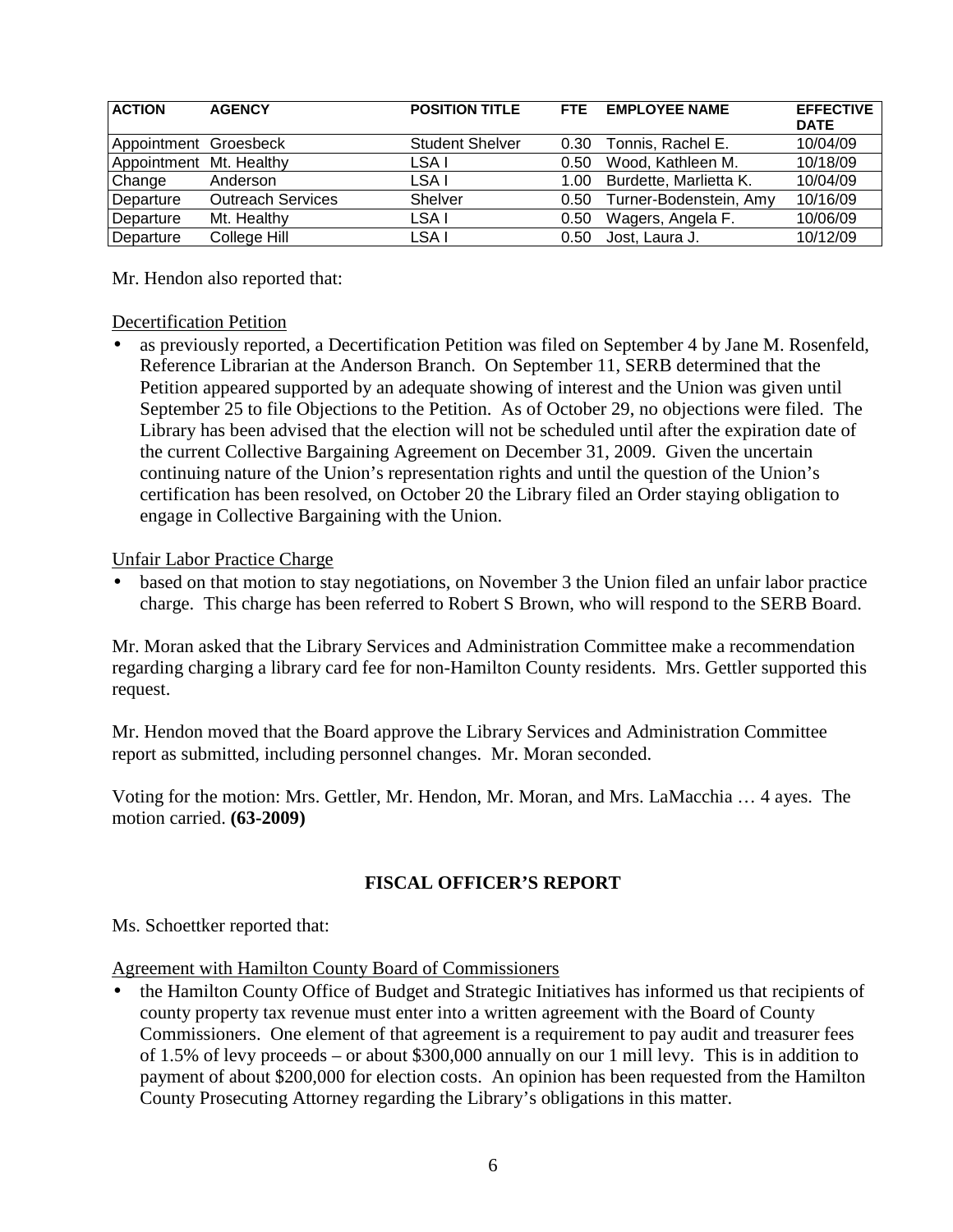### Public Library Fund

• the November PLF distribution will be \$2,933,039.11. Total receipts through November reflect a year-to-date drop of 12.2% compared to 2009 budgeted income, an 18.2% drop compared to the same period in 2008. The last 2 month's distributions have been slightly below estimate and unless this trend reverses in December, we may be about \$200,000 short of the annual estimate of \$39 million. However, gift and capital funds should still be sufficient to make up the shortfall.

Mr. Moran suggested that an inquiry be initiated with the bank about getting a line of credit, if needed, next year.

Mrs. LaMacchia asked that emphasis be given in future reports to the measures taken by the Library that have resulted in reduced costs.

### Monthly Financial Report

• the financial report was submitted for the period ending October 31, 2009.

#### Investment Report

• the investment report was submitted for the month ending October 31, 2009.

Mr. Hendon moved that the Board approve the Fiscal Officer's Report including the financial and investment report as submitted. Mrs. Gettler seconded.

Voting for the motion: Mrs. Gettler, Mr. Hendon, Mr. Moran (except pass on investment report), and Mrs. LaMacchia … 4 ayes. The motion carried. **(64-2009)**

# **FINANCE AND AUDIT COMMITTEE REPORT**

No Report.

# **FACILITIES COMMITTEE REPORT**

No Report.

# **DEVELOPMENT COMMITTEE REPORT**

Mrs. Gettler reported that:

Anderson Township Library Association

• the Anderson Township Library Association will hold its Holiday and Nearly New Used Book Sale from November 12-14 at the Anderson Library Branch.

Friends of the Public Library

• the Friends most recent mini-sale, held at the Clifton Cultural Arts Center on October 16- 17, grossed \$6,600. The next sale will be held at the Madeira branch from November 13-14.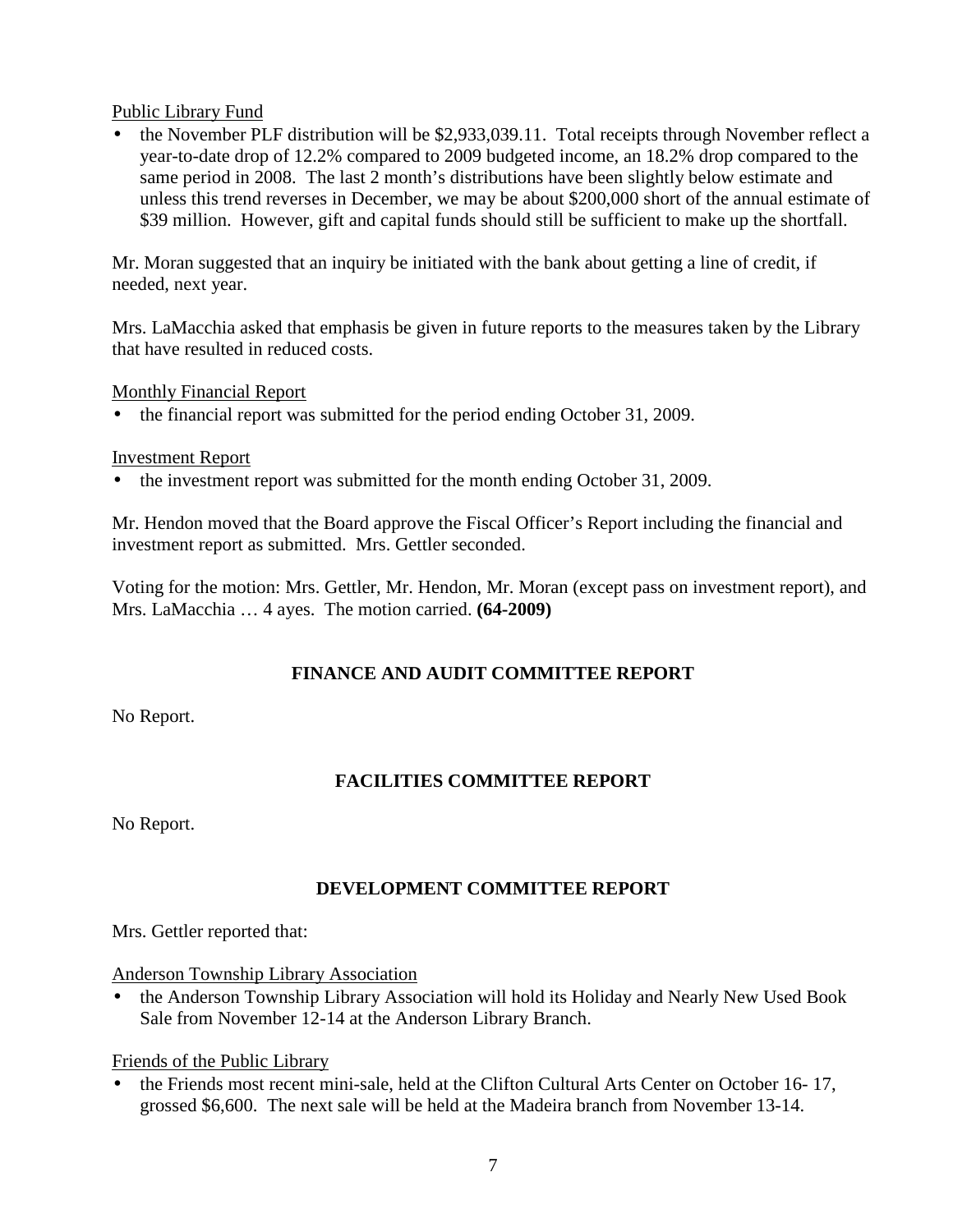- at their quarterly meeting on October 23, the Friends Board agreed to partner with the Library Foundation in underwriting the cost of a digital printer to print items to be sold in the Friends Shop.
- following the December 8 meeting of the Library Board, a brunch will be held for the Friends of the Public Library of Cincinnati and Hamilton County in the Huenefeld Tower Room to honor their accomplishments and dedication in support of the Library.

### Library Foundation

- the Library Foundation held its quarterly meeting on October 22. To capitalize on the awareness of Library funding and visibility of the Library levy campaign, the Foundation Board approved a new development initiative which will include traditional annual fund components, naming opportunities and online donation techniques.
- the Foundation received a \$10,000 gift from the LaMacchia Family Foundation. A \$10,000 check from The Zaring Family Foundation fulfilled a pledge made earlier in the year.
- a nominating committee was selected to present a slate of candidates for Foundation Directors to the Foundation Member in January.

The report was received and filed.

# **COMMUNITY AND PUBLIC RELATIONS COMMITTEE REPORT**

Mrs. Gettler presented a report on promotion and planning, notable media coverage, press releases and community outreach. The report was received and filed.

Mrs. LaMacchia emphasized the importance of publicizing Library partnerships.

# **LEGISLATIVE AFFAIRS AND LAW COMMITTEE REPORT**

#### Library Election Results Statewide

Mrs. Gettler reported that Libraries across the state had a total of 37 levy issues and one bond issue on the November 3 ballot and 81% were approved.

Mrs. Gettler asked what the legal requirement is for meeting attendance by Library Trustees. Ms. Fender told her no legal requirement existed, but Mr. Moran noted that those who appoint the trustees review prior attendance records.

The report was received and filed.

# **COMMUNICATIONS**

Mrs. LaMacchia presented two thank you notes, (1) from Anderson Township Library Association Co-Chairs Lindsay Danahy and Mary Sue Kamphaus and (2) from Anderson Township Library Association member Jackie Weist.

The communications were received and filed.